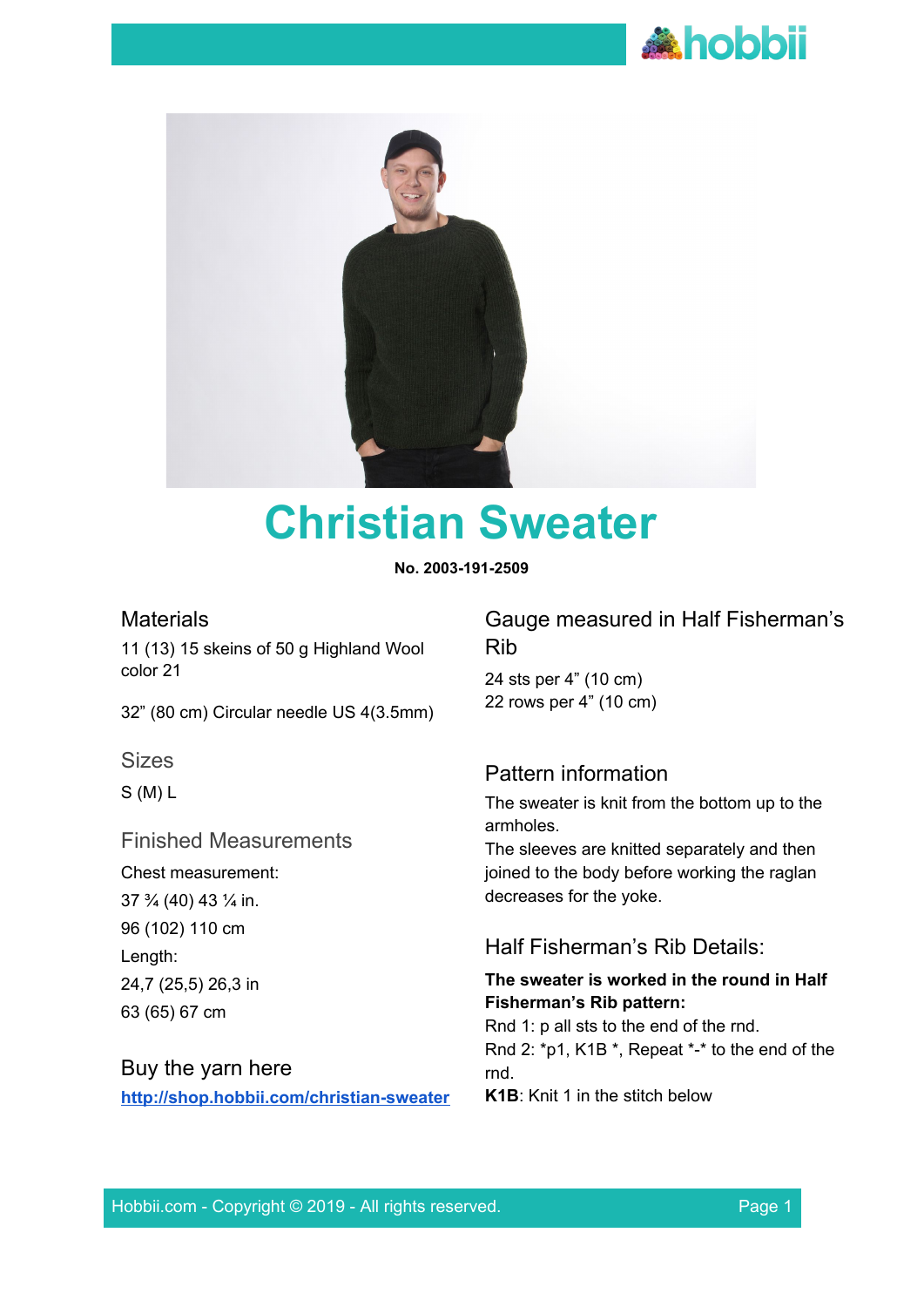

#### **Edge**

CO 230 (246) 264 sts Circular needle and join to work in the rnd. Work 2" (5 cm) in rib: \*k1, p1 \*. Repeat \*-\* to the end of the rnd.

#### **Body**

Work in the rnd using Half Fisherman's Rib pattern making sure that the k sts are in line with the knit sts from the ribbing for the edge. Work until the piece measures 16 (17) 17  $\frac{3}{4}$  in/ 41 (43) 45 cm.

**Arm hole:** Place a marker to indicate the beginning of the rnd and again after 115 (123) 132 sts.

Work until 5 (5) 5 sts before the beginning of the rnd. Bind off 10 (10) 10 sts. Work until there are 105 (113) 122 sts after these bound off sts. Bind off 10 (10) 10 sts = 105 (113) 122 sts for each half of the project.

Set this aside and knit the sleeves.

#### **Sleeves**

CO 56 (60) 64 sts on the circular needle and join to work in the round. Work 2 in (5 cm) in rib: \*k1, p1 \*. Repeat \*-\* to the end of the rnd.

#### **Change to Half Fisherman's Rib**

Place a marker to indicate the beginning of the rnd. Knit 1 st on either side of the marker in stockinette stitch = Seam. K 1 rnd. Ending at the Beginning of rnd marker.

#### **Increasing**

k1, YO, k to 1 st before marker, YO, k1. On the next rnd twist the YO with either ktbl or ptbl depending on the pattern = 2 sts increased. Increase on every 8th rnd until there are 82 (86) 90 sts.

Work evenly until the sleeve measures approx. 18  $\frac{1}{2}$  (18  $\frac{1}{2}$ ) 18  $\frac{1}{2}$  in / 47 (47) 47 cm. End the rnd 5 (5) 5 sts before the marker. Bind off 10 (10) 10 sts = 72 (76) 80 sts. Set aside and make the 2nd sleeve to match.

#### **Yoke**

Attach the sleeves to the body: Back, Sleeve, Front, Sleeve = 354 (378) 404 sts. Place a marker at each join (raglan seams). K1 st on either side of the marker for the seam.

Hobbii.com - Copyright © 2019 - All rights reserved. Page 2